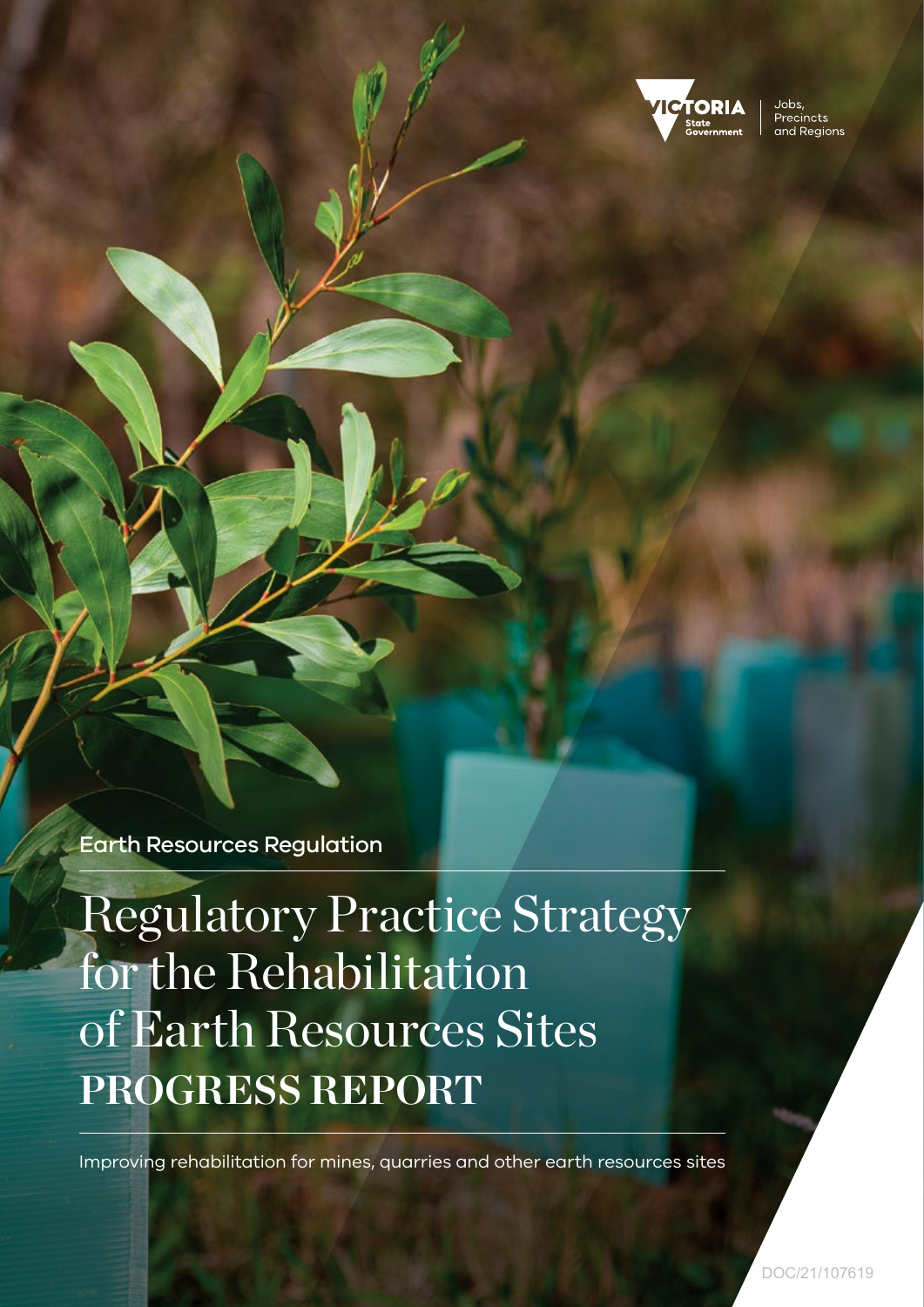# Effective rehabilitation underpins confidence

As Victoria's primary regulator of earth resources, Earth Resources Regulation is committed to protecting people, land, infrastructure and the environment across the whole resource life cycle – from the earliest exploration activity through to extraction and final site closure.

Effective site rehabilitation underpins confidence in both the resources industry and the regulator – the commitments made upon approval of a project must be fulfilled when it is finished.

In February 2020, Earth Resources Regulation published our *Regulatory Practice Strategy for the Rehabilitation of Earth Resources Sites*. The Strategy outlines our regulatory approach and the actions we are taking to overhaul our site rehabilitation practice out to 2022. In late 2020, we published an addendum to the Strategy. The Addendum reaffirms our commitment to our strategic objectives and goals and outlines additional actions we will take to further improve Victoria's rehabilitation outcomes.

This Progress Update outlines the progress we have made in implementing the Strategy. It also outlines how and when we will report on our progress into the future.

# Strategic objective and goals

Our strategic objective and goals for site rehabilitation remain appropriate and have not been changed by the Addendum.

Our strategic objective is to achieve site rehabilitation for mines, quarries and other earth resources activities including exploration to meet government and community expectations.

Our strategic goals to achieve this objective are:

- protecting people, land, infrastructure and the environment
- ensuring land can be returned to a safe, stable and sustainable landform
- minimising the State's exposure to rehabilitation liabilities if authority holders default, and
- being a best practice regulator.

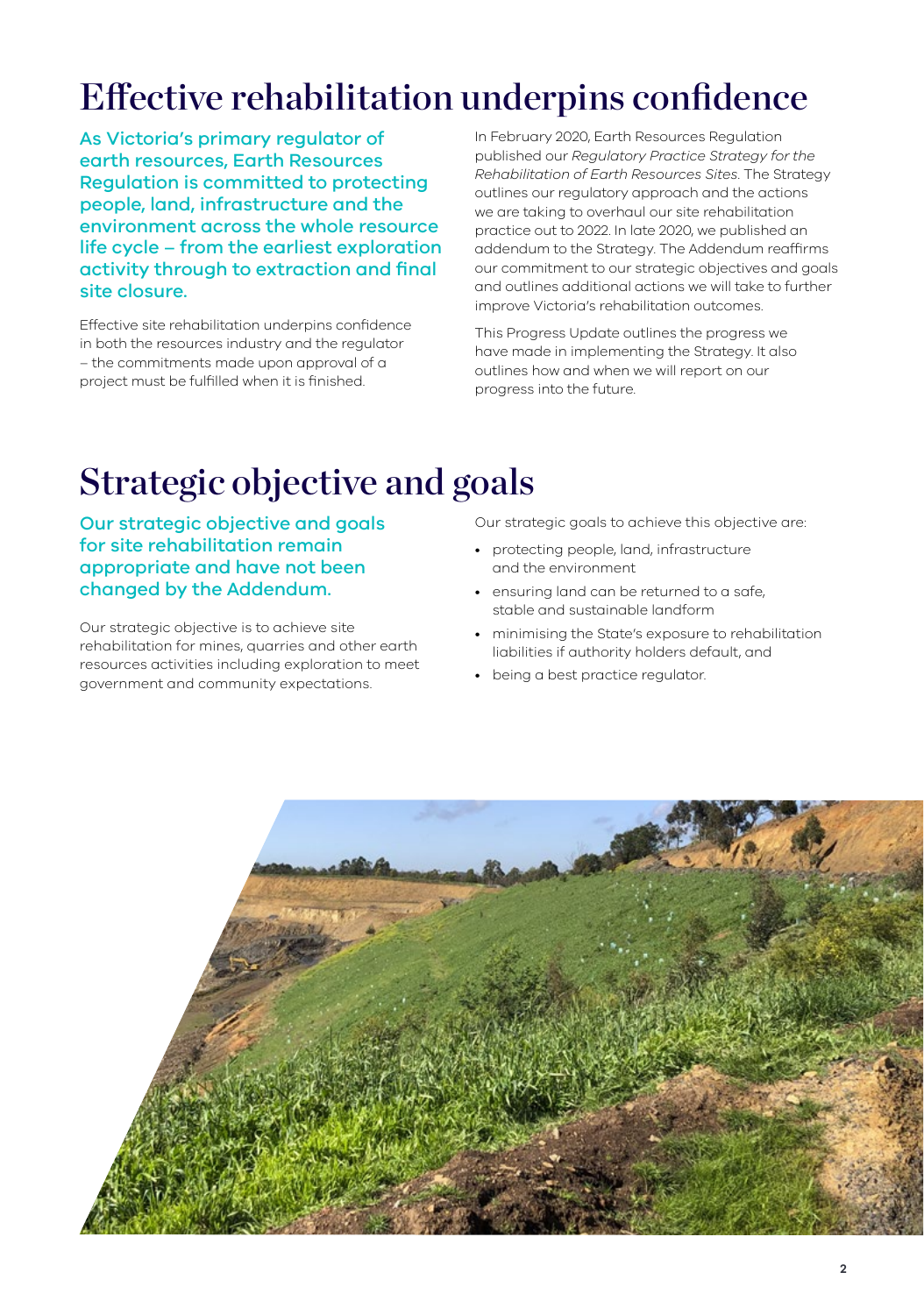# Strategic goal 1

### Protect people, land, infrastructure and environment

We are regulating resource sites to protect people, land, infrastructure and the environment from potential adverse impacts of poor site rehabilitation. We are doing this by working with authority holders to encourage effective rehabilitation and requiring clear closure criteria for the completion of rehabilitation.

### Overview of actions we have delivered

- Improved communications and stakeholder engagement capability. We have reinvigorated Earth Resources Regulation's communications and stakeholder engagement capability through employing dedicated staff. We have increased the frequency of our newsletters, to keep authority holders and the wider community up to date on earth resources regulatory matters. We have also published a Stakeholder Engagement Charter.
- More transparency around rehabilitation bonds. We have published an inventory of rehabilitation bonds that Earth Resources Regulation currently holds for all exploration, mine and quarry sites. The inventory is available on our public website – [earthresources.vic.gov.au.](http://earthresources.vic.gov.au)

## Strategic goal 2

## Ensure land is returned to a safe, stable and sustainable form

We are regulating to ensure that land is returned to a safe, stable and sustainable form. We are doing this by encouraging authority holders to undertake rehabilitation planning, including specifying the final safe, stable and sustainable landform and working more closely with public and private landholders and co-regulators.

### Overview of actions we have delivered

- More advice and assistance to authority holders. We want to help authority holders ensure they comply with updated regulations around site rehabilitation. To do this, we have Increased stakeholder engagement to assist authority holders with their implementation.
- Helping the minerals industry develop better rehabilitation plans. We have published guidelines to aid the minerals industry in preparing rehabilitation plans that meet current regulations. This gives more clarity to the industry on what we expect in rehabilitation plans. The guidelines are available on our public website at [earthresources.](http://earthresources.vic.gov.au) [vic.gov.au.](http://earthresources.vic.gov.au)

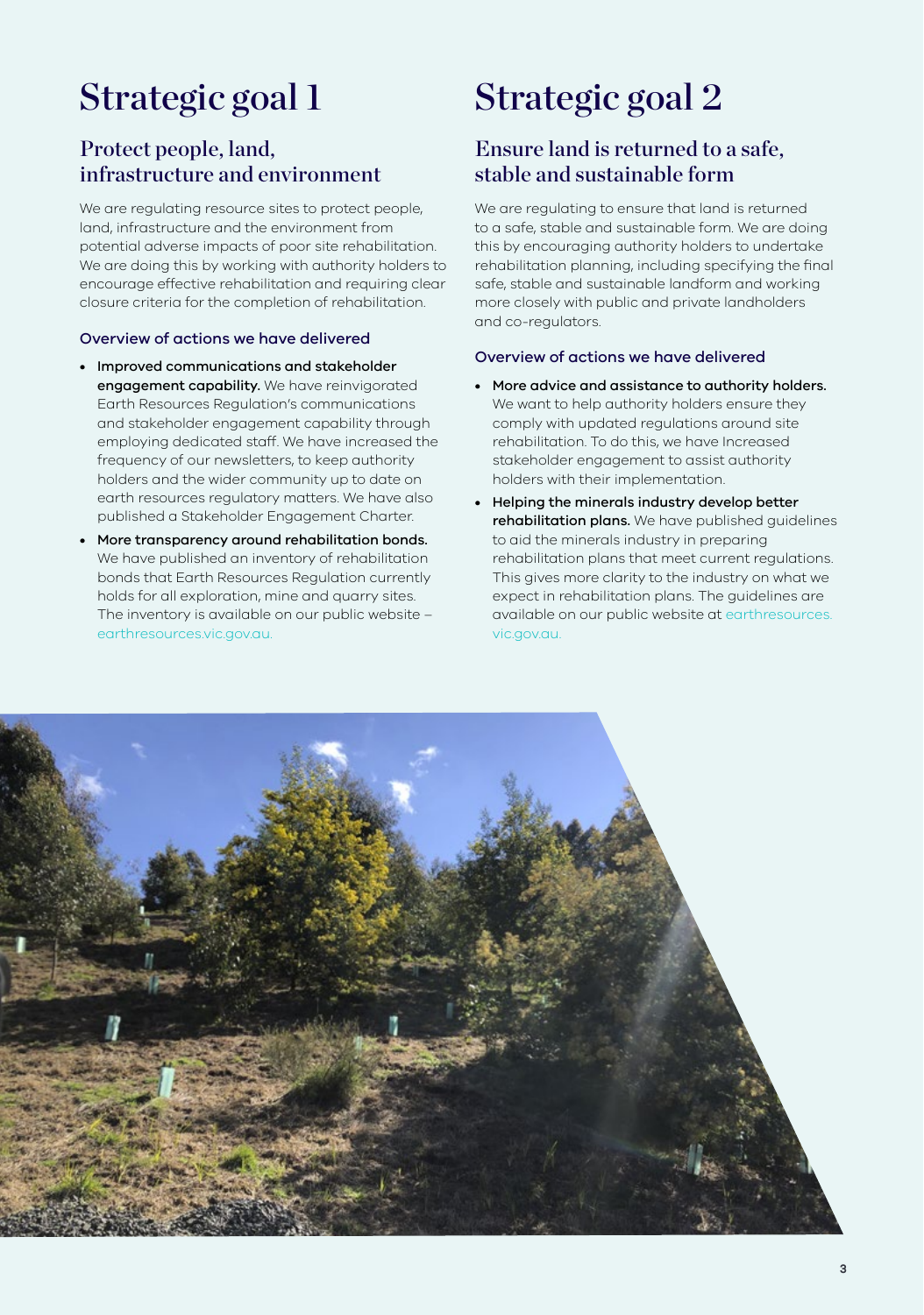# Strategic goal 3

### Minimise the State's exposure to rehabilitation liabilities

We are minimising the State's exposure to potential rehabilitation liabilities if authority holders fail to fulfil their regulatory obligations. We are doing this by more accurately identifying rehabilitation liabilities and setting bonds, in line with the State's standing policy for authority holders to lodge a rehabilitation bond to cover 100 per cent of the estimated rehabilitation cost. We are also taking follow-up action with a more effective compliance program.

### Overview of actions we have delivered

- A more accurate rehabilitation bond calculator. We have updated the rates in our rehabilitation bond calculator to reflect current estimates of costs associated with rehabilitation.
- Helping authority holders accurately assess their rehabilitation liabilities. We have updated our Rehabilitation Self-Assessment Guidelines to help authority holders accurately assess their rehabilitation liabilities. This will help ensure that both the State and authority holders have a true picture of rehabilitation liabilities and will help minimise the State's financial risk.
- Moving to risk-based rehabilitation regulation. We have developed and are currently trialling our Rehabilitation Risk Profile Guidelines to enable us to prioritise and guide all our regulatory activities. These guidelines include assessment of rehabilitation plans, liabilities and setting bonds, and will ensure we take a consistent, risk-based approach to our regulatory efforts.

## Strategic goal 4

### Be a best practice regulator

We are building on the implementation of recommendations of the Victorian Commissioner for Better Regulation's *Getting the Groundwork Right* report by applying a risk-based regulatory approach to rehabilitation. We are also managing our information effectively and more transparently.

#### Overview of actions we have delivered

- More accurate and current website. We have updated the Earth Resources public website – earthresources.vic.gov.au – to include additional detail on rehabilitation management and regulator roles and responsibilities. With the reinvigoration of our stakeholder engagement and communications capability, we will keep the website updated to ensure authority holders and the public can access current, accurate information.
- Clearer roles and less overlap. As we have built our rehabilitation team, we have also clarified the rehabilitation roles and responsibilities of all our staff. This ensures the best use of resources and consistent advice on rehabilitation issues.
- Specialist rehabilitation capability. We have recruited two new senior positions dedicated to assessing rehabilitation liabilities and setting bonds. The additional staff have also enabled us to conduct more frequent on-site oversight of rehabilitation works. To ensure we maintain appropriate staff numbers, we have submitted a proposal for more new positions for the next State Budget.